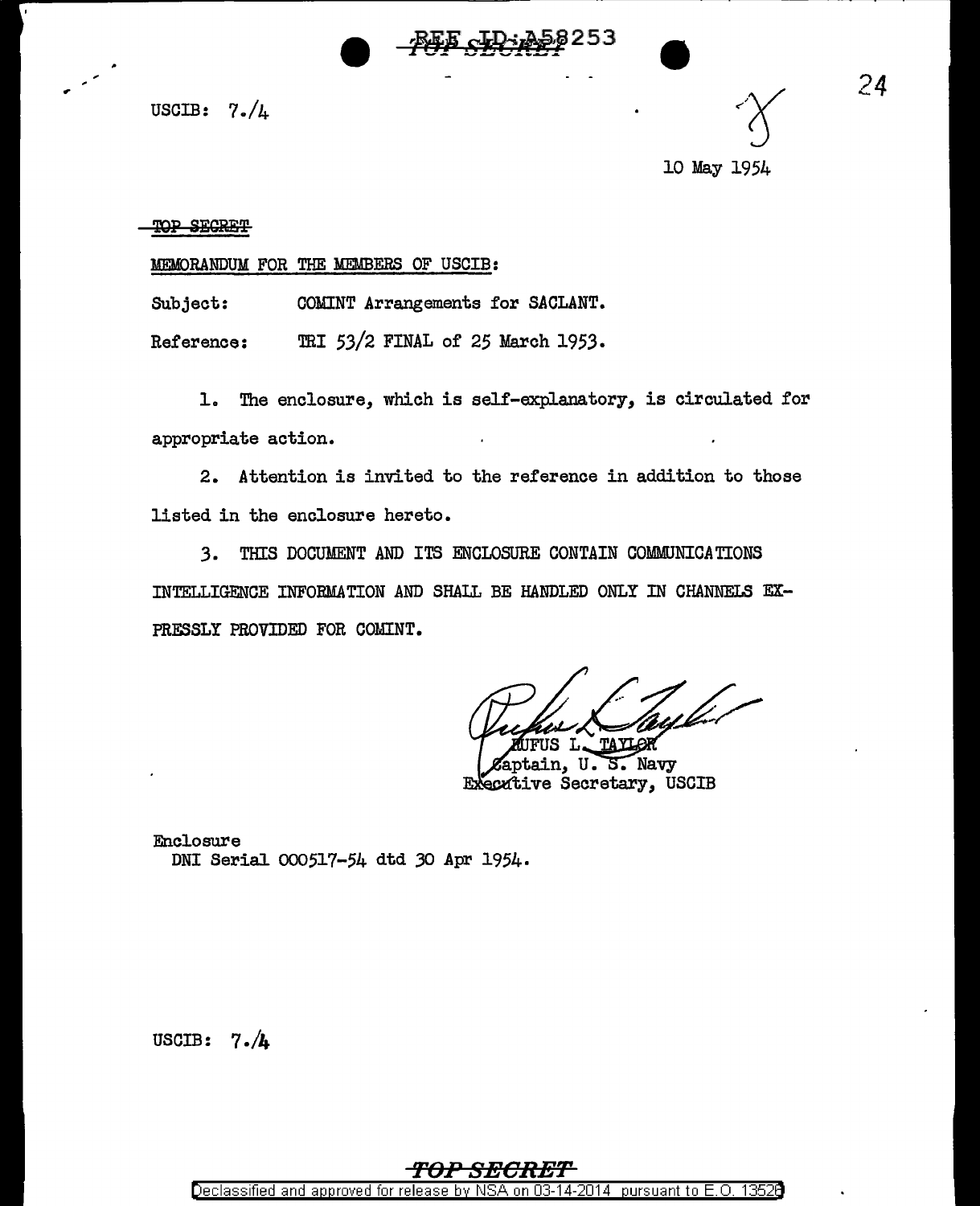



DEPARTMENT OF THE NAVY OFFICE OF THE CHIEF OF *NAVAL* OPERATIONS WASHINGTON 25, D. C.

> Op-322YB1/lar SY/000517-54

*30* APR 1954

TOP SECRET

From: Director of Naval Intelligence<br>To: Executive Secretary. USCIB Executive Secretary, USCIB

SUbj: COMINT arrangements for SACLANT

Ref: (a) USCIB 13/261 of 26 June 1952 (b) USCIB 13/274 of 18 July 1952 (c) USCIB 14/260 of 1 December 1952

1. The need of SACLANT for U.S./U.K./Canadian COMINT has long been recognized in principle by USCIB, and certain arrangements have been approved. However, in view of the increasing number of unsolved problems and the informal manner in which dissemination to SACLANT has been effected, it would seem that the time has come to review the entire SACLANT problem as it relates to: (1) the dissemination of COMINT to U.S., U.K., and Canadian recipients, and (2) SACLANT "Y" planning.

2. Dissemination of COMINT to U.S. and U.K. nationals has developed in a somewhat haphazard manner, fostered by the very close and informal working relationships which have always existed between the Assistant Chief of Staff (Intelligence), SACLANT, and the DNI. The responsibilities of the latter with regard to servicing SACLANT have been assumed more or less, as an accommodation to the former:

a. In April 1952, the Navy SSO CINCLANTFLT was advised that any communications regarding COMINT originating in SACLANT would be handled in Navy SSO channels.

b. By reference (a), DNI requested that the billets of Deputy Conunander and ACofS(I), SACLANT, be serviced with U. S. COMINT. The following statement was contained: "Navy has an established SSO channel and will be responsible for dissemination." Board approval was given by reference  $(b)$ , and LSIB concurred.

c. In July 1952, CINCLANTFLT raised the question of the use of D/F nets in combined exercises. This again brought the SACLANT problem before the Board, and resulted in a Tripartite Conference, November 1952, to "consider all aspects of the SACLANT COMINT problem." The conference results, forwarded by reference (c), contained among other papers SAC/E/R/5, "Arrangements for Exchange and Dissemination Within SACLANT's Command of COMINT Beyond the Scope of Third Party Collaboration," setting forth the OIC concept for SACLANT and subordinate commands.

3. The SACLANT "Y" plan has had a somewhat more orderly development. The Tripartite Conference referred to above drew up  $SAC/E/R/7$ , COMINT Arrangements

Enclosure with USCIB  $7./\mu$  dtd 10 May 1954.

T<>.P **SECRET**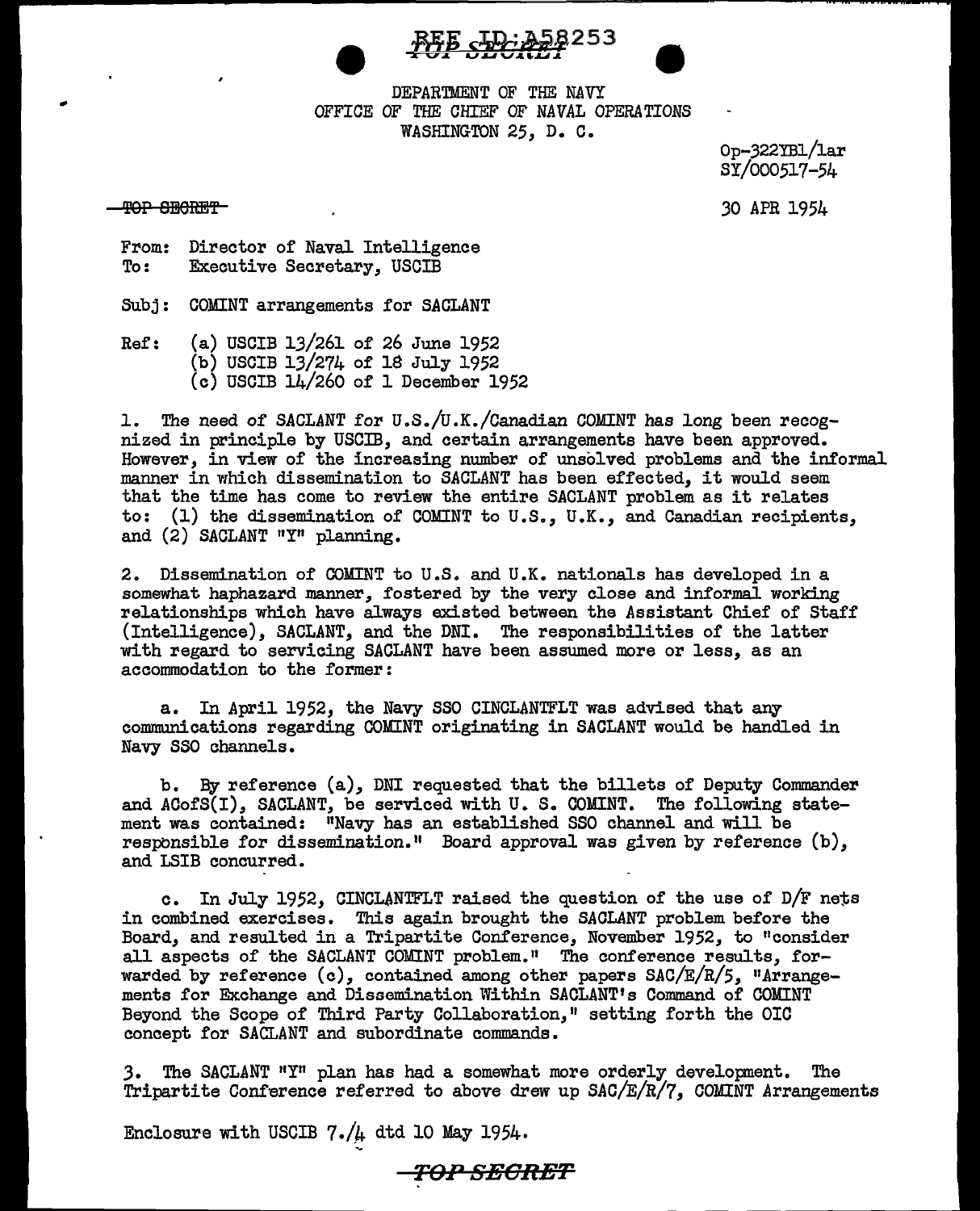

TOP SECRET

.-

Op-322YB1/lar SY/000517~54 30 APR 1954

Subj: COMINT arrangements for SACLANT

Which May Be Made with Third Parties Within the Framework of Allied Commands, the original SACLANT "Y" concept. This paper was reconsidered at the UKUSA Planning Conference, March 1953, and resulted in Annexure P2, Annex P. Subsequently, there were further developments:

a. Commander George NOACK, USN, in April 1953, assumed the duties of SACLANT "Y" Officer, following SACLANT suggestion that he occupy the staff billet "C22, Director of Strategic Intelligence," oral concurrence in his nomination by the Naval Board, Ottawa, through the Canadian Liaison Officer, and formal approval of Admiralty through BJSM on 31 March 1953.

b. By SecDef memorandum of 18 January 1954, DIRNSA was designated as the U.S. authority with whom the SACLANT "Y" Officer could communicate on D/F matters. On 27 January, DIRNSA delegated his responsibilities in these matters to CNO. •

c. Planning for SACLANT "Y" implementation is now in process.

4. From the foregoing, it becomes apparent that there are several aspects of both SACLANT problems still unsolved. With regard to dissemination to U.S., U.K., and Canadian recipients:

a. Little or nothing has been done toward implementation of  $SAC/E/R/5$ which contains one immediate requirement; namely, that communication circuits and crypto channels be provided as soon as possible on a scale commensurate with peacetime requirements. This lacuna stems partly from the following:

(1) Despite specific recommendations in the document, no action has been initiated by SACLANT.

(2) There has been no COMINT executive agent designated for that command.

(3) Aside from the COMINT arrangements in SAC/E/R/5, the inability of U.S. and U.K. authorities to reach an agreement on the concept of OIC's for NATO commands, as such.

b. No formal SOP exists for the servicing of U.S., U.K., and Canadian recipients, again because of the lack of an executive agent.

5. With regard to the SACLANT "Y" plan, there is a feeling on the part of some members of the Board that:

a. The appointment of Commander NOACK as SACLANT "Y" Officer should be formalized. ·

b. Arrangements should be made within SACLANT for supervision and control of codeword and related material.

## • **TO-P SEOR:E'F**